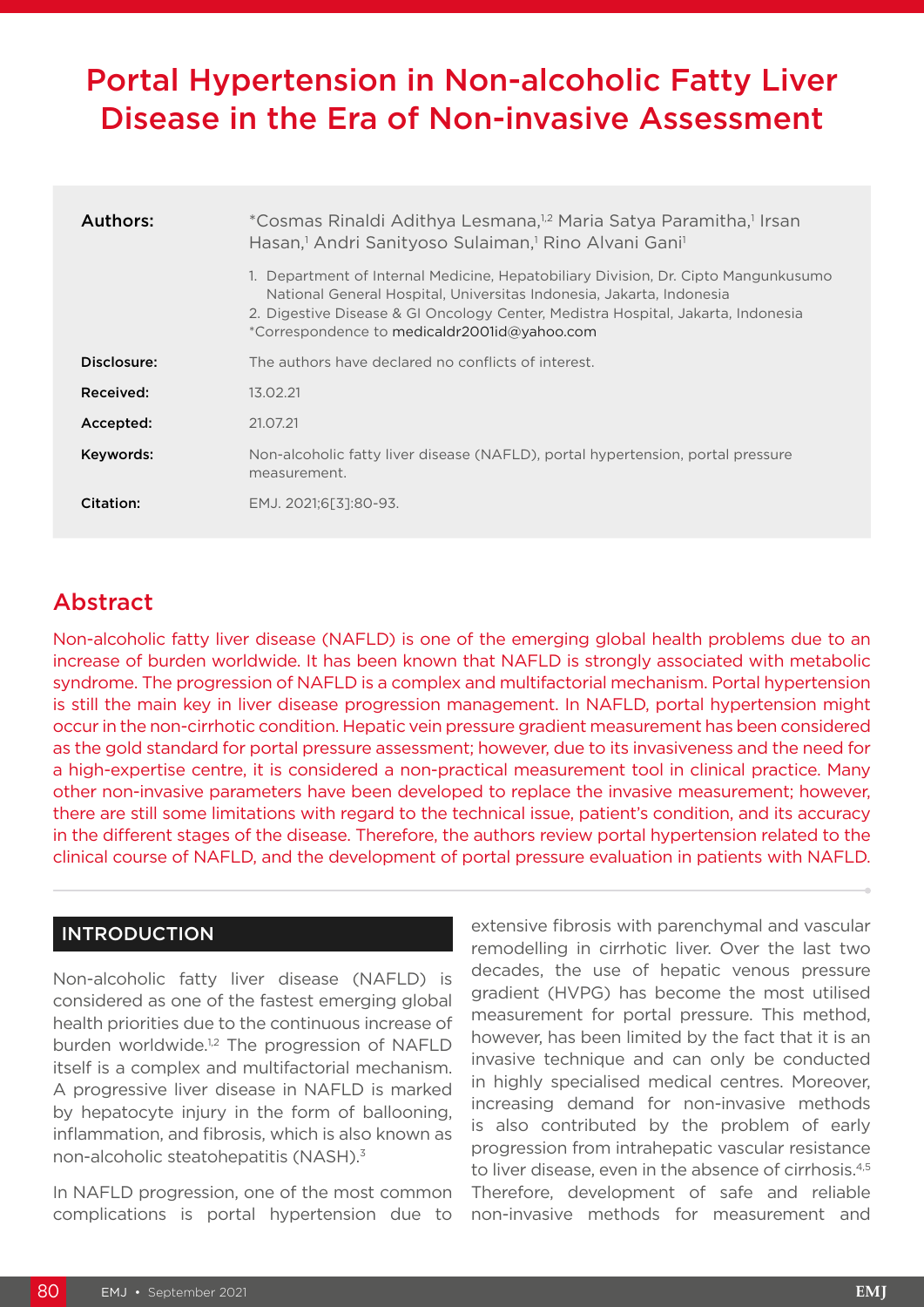monitoring of portal pressure is still important for prevention and early management in NAFLDrelated portal hypertension.

### AIM OF THE STUDY

This review will discuss the mechanisms behind NAFLD-related portal hypertension in the presence or absence of cirrhosis. Recent findings about non-invasive diagnostic modalities for portal hypertension, especially those related to the potential use in non-cirrhotic portal hypertension, will also be reviewed.

# CLINICALLY SIGNIFICANT PORTAL HYPERTENSION IN NON-ALCOHOLIC FATTY LIVER DISEASE

Clinically significant increased portal pressure or clinically significant portal hypertension (CSPH) is defined as an increase of portohepatic gradient of at least 10 mmHg. Determination of CSPH is critical to evaluate possible complications, such as oesophageal varices or ascites, because different levels of risk and prognostic significance are represented by the degree of portal hypertension.<sup>6,7</sup> Portal pressure higher than 20 mmHg is also correlated with difficult variceal bleeding management.<sup>8</sup>

In general, portal hypertension is caused by increased resistance towards portal blood flow. Increase in hepatic vascular resistance is caused by either structural component or dynamic component in the form of increased hepatic vascular tone. Increase in portal-collateral blood flow is caused by splanchnic arteriolar vasodilation and neo-angiogenesis as a response towards increased production of splanchnic vasodilators.9 In NAFLD, structural and functional changes, such as enlarged hepatocytes and ballooning injury, may affect the homeostasis of sinusoids since the early stage of the disease through endothelial dysfunction, disrupted sinusoidal microanatomy, and cross-talks among hepatocytes. As a result, intravascular hepatic resistance will be increased, leading to progression of NAFLD and development of portal hypertension. To sum up, development of portal hypertension in NAFLD can occur through early sinusoidal compression and microcirculatory disruption without the presence of extensive fibrosis or tissue remodelling in cirrhosis.8,10

As mentioned above, another important problem in NAFLD-related portal hypertension is the concept of portal hypertension without the presence of fibrosis or cirrhosis. A prospective study of 292 subjects with NAFLD showed that 17% of the subjects who did not have cirrhosis were found to have portal hypertension (HVPG >5 mmHg), in which 0.5% of the subjects had CSPH.<sup>11</sup> Another observational study of 354 subjects with NAFLD also demonstrated similar findings, showing that 12 out of 100 subjects with portal hypertension (only based on clinical manifestation) did not exhibit any advanced fibrosis or cirrhosis. The authors also pointed out that the only significant difference between subjects with and without portal hypertension was the severity of steatosis.<sup>12</sup> In contrast, a retrospective study of 261 subjects showed no significant association between histological steatosis and HVPG measurement. However, this study also showed that the presence of diabetes mellitus, one of the most predominant risk factors of NAFLD, was significantly associated with the presence of CSPH.<sup>13</sup> Consequently, development of non-invasive modalities that can be a prognostic indicator related to the presence of portal hypertension in patients without advanced fibrosis or cirrhosis still becomes a necessity.

# ASSESSMENT OF PORTAL HYPERTENSION IN NON-ALCOHOLIC FATTY LIVER DISEASE WITHOUT **CIRRHOSIS**

The studies in patients with NAFLD and without cirrhosis, especially the ones utilising large-scale -omics technologies and integrative systems biology, are still considered as very scarce. An observational study by Da et al.14 of patients with non-cirrhotic portal hypertension indicated that no significant difference was found among HVPG results of patients with portal hypertension caused by nodular regenerative hyperplasia. Unlike in cirrhosis, nodular regenerative hyperplasia often results in perisinusoidal or presinusoidal portal hypertension, which often show normal or mildly increased HVPG.<sup>14</sup> Other possible reasons behind the drawback of these studies may include sporadic utilisation of portal pressure measurement, especially considering its invasive nature, such as HVPG measurement, in patients with less-advanced early disease. Consequently, higher number of non-invasive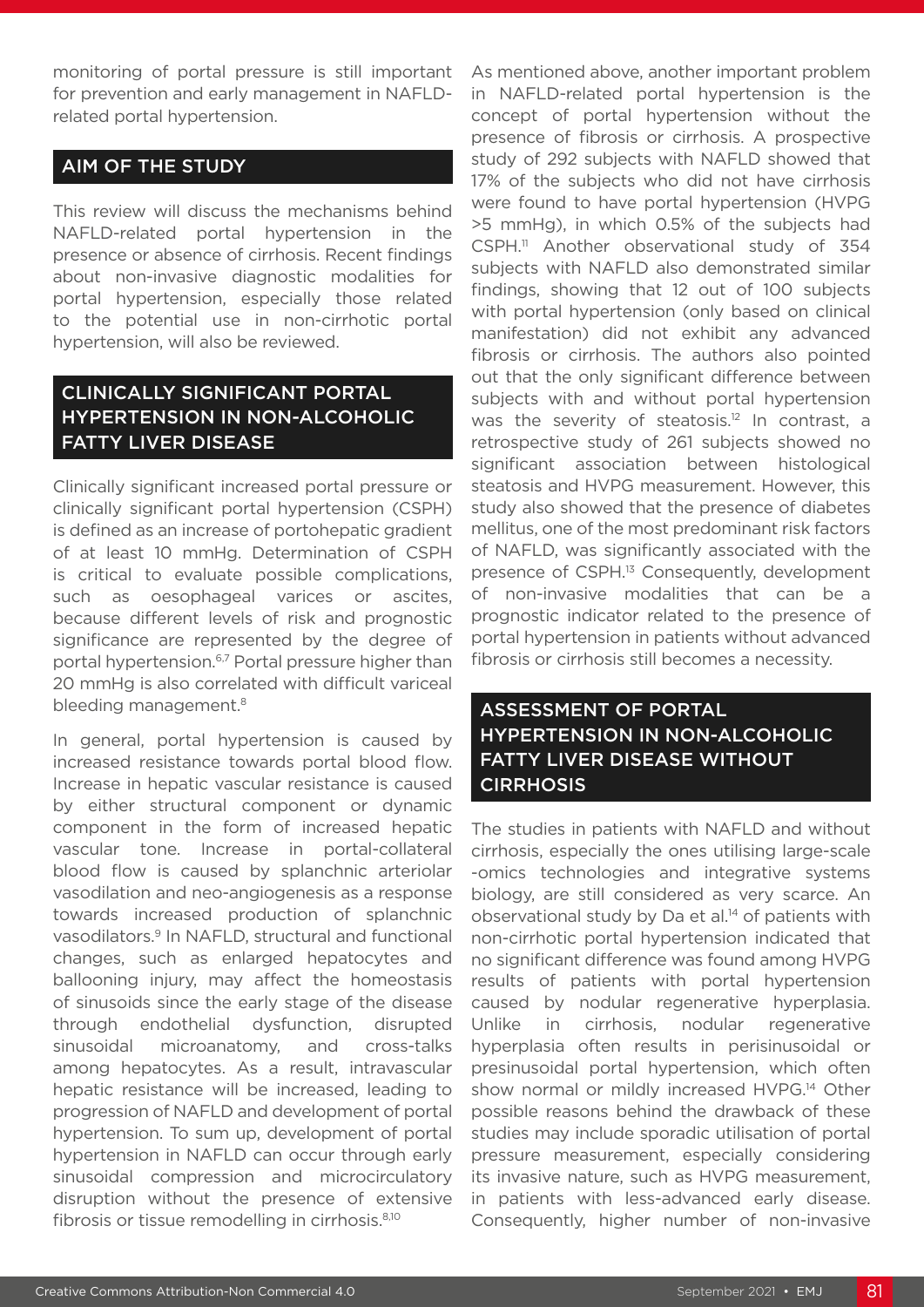options are still necessary to overcome the lack of portal pressure measurement methods in patients with early stages of advanced liver disease.<sup>10,14</sup>

Magnetic resonance (MR)-based methods have demonstrated the ability to discern between portal hypertension with and without cirrhosis. In a retrospective evaluation of 41 subjects with non-cirrhotic portal hypertension, magnetic resonance elastography (MRE) also indicated a promising result, showing that increased liver stiffness measurement, as well as increased ratio of splenic stiffness measurement and liver stiffness measurement, can distinguish non-cirrhotic portal hypertension from cirrhotic portal hypertension. The study also showed that liver stiffness measurement was markedly lower in portal hypertension without cirrhosis, while the ratio between spleen stiffness measurement and liver stiffness measurement was markedly higher in portal hypertension without cirrhosis.<sup>15</sup> In addition, MR-based methods have been well-correlated with a wide range of HVPG measurements (3–16 mmHg). A study by Gharib et al.16 demonstrated an independent significant correlation (p=0.015) between HVPG and MRE of the liver, with a median HVPG of 6 mmHg from 23 subjects. Liver stiffness measurement by MRE also showed significant correlation with histologic fibrosis score (p=0.004).<sup>16</sup>

The emerging use of non-invasive serum biomarkers, especially metabolite profiling, which incorporates genetic and environmental inputs, has been summarised in previous studies. This is particularly in line with the fact that both genetic and environmental factors play a very important role in NAFLD progression. In addition, markers of metabolic status and microbiome changes can also act as early predictors of portal hypertension in NAFLD since the pathophysiology of NAFLD also involves gut microbiota changes and metabolic syndrome.10 Generally, the aim of metabolomics or metabolic profiling is to measure endogenous small metabolites quantitatively. Since the measured small molecular metabolites contain substrates and by-products, such as carbohydrates, fatty acids, and amino acids, the results may represent the metabolic responses in a disease or potential intermediate phenotypes.<sup>17</sup> On the other hand, soluble CD163 scavenger receptor and enzyme haem oxygenase-1 have been shown as Kupffer

cell-specific markers, related to the microbiota disturbance in NAFLD.<sup>10</sup> Activation of Kupffer cells and bacterial translocation occur due to increased intestinal permeability. Activated Kupffer cells will eventually lead to increased production of inflammatory mediators and activation of hepatic stellate cells, leading to liver fibrosis. A study by Grønbaek et al.<sup>18</sup> also highlighted a significant correlation between circulating soluble CD163 and HVPG, indicating its role as an independent predictor for HVPG.<sup>18</sup> Other proteins associated with intrahepatic endothelial dysfunction and remodelling of extracellular matrix include von Willebrand factor antigen, the formation marker procollagen Type V, and osteopontin.<sup>19</sup> Overall, these novel biomarkers, especially when they are being measured simultaneously and/or serially, can be potentially advantageous in predicting disease progression, even in early stage diagnosis.10

# ASSESSMENT OF PORTAL HYPERTENSION IN NON-ALCOHOLIC FATTY LIVER DISEASE WITH **CIRRHOSIS**

Portal pressure gradient (PPG) is known as the pressure gradient between the portal vein and inferior vena cava. Measurement of PPG represents measurement of liver portal perfusion pressure. The normal value is up to 5 mmHg.<sup>9,10</sup>

### Hepatic Venous Pressure Gradient

Currently, HVPG measurement is considered as the gold standard technique to assess portal hypertension in liver cirrhosis. HVPG measurement is defined as the measurement of difference between wedged hepatic venous pressure and normal free hepatic venous pressure.4,9 HVPG measurement is considered a safe technique due to its low rate of complications (<1% of the cases, mainly caused by transient cardiac arrhythmias and local injury on the site of puncture). This technique also does not have many relative contraindications, such as abnormal coagulation parameters and history of allergic reactions towards iodinated contrast.<sup>20</sup> In addition, HVPG measurement has also been considered as one of the best prognostic indicators in liver cirrhosis (Table 1).<sup>6</sup>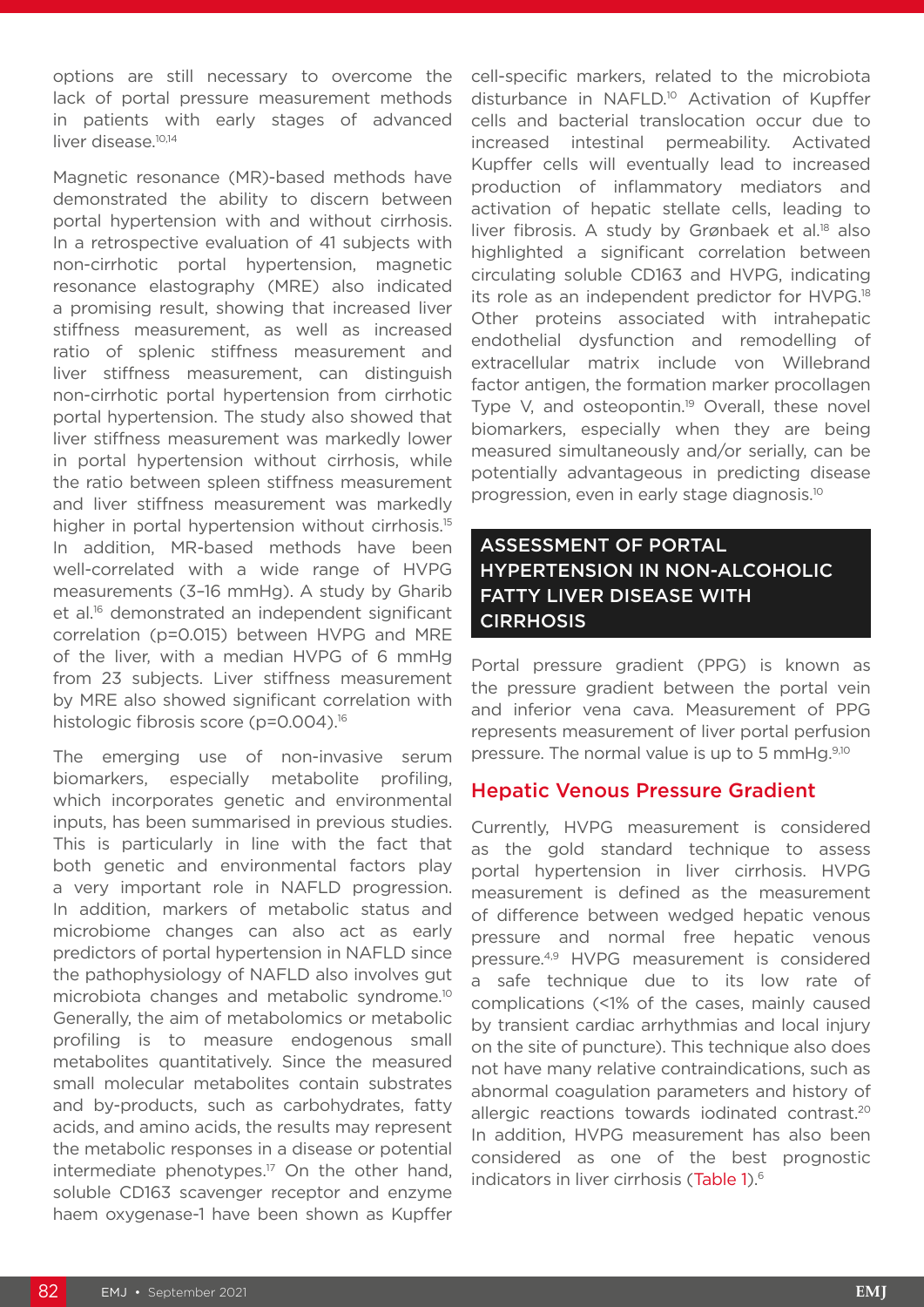Table 1: Prognostic stratification of liver cirrhosis by hepatic venous pressure gradient measurement.<sup>6-9</sup>

| <b>Clinical Settings</b> | HVPG (mmHg)     | Increased risk of threshold                                    |
|--------------------------|-----------------|----------------------------------------------------------------|
| Compensated cirrhosis    | 10 <sup>°</sup> | Gastroesophageal varices, first episode of clinical            |
|                          |                 | decompensation in patients without varices, development of     |
|                          |                 | HCC, decompensation post-surgery for HCC                       |
|                          | 12              | Variceal bleeding                                              |
|                          | 16              | First episode of decompensation in patients with varices       |
| Decompensated cirrhosis  | 16              | Variceal rebleeding                                            |
|                          | 20              | Failure of controlling active variceal bleeding                |
|                          | 22              | Mortality in alcoholic cirrhosis and acute alcoholic hepatitis |
|                          | 30              | Spontaneous bacterial peritonitis                              |
| Acute variceal bleeding  | 20              | Treatment failure and increased mortality                      |

HCC: hepatocellular carcinoma; HVPG: hepatic vein pressure gradient.

#### Upper Gastrointestinal Endoscopy

Another gold standard for evaluating oesophageal and gastric varices with the bleeding risk is an upper gastrointestinal endoscopy or oesophagogastroduodenoscopy (OGD). Oesophageal varices have been estimated to be present in 30–40% of compensated cirrhosis and up to 60% of decompensated cirrhosis.<sup>9,21</sup> According to Baveno VI criteria, high-risk varices are considered to be unlikely in patients with liver stiffness measurement <20 kPa from the result of transient elastography (TE) and normal platelet count.22,23 Based on these criteria, newly diagnosed patients with liver cirrhosis must undergo an OGD examination to exclude the presence of gastroesophageal varices.20,24

#### Video Capsule

Video capsule is one of the applications of endoscopy-guided technique to overcome the invasive characteristic of an OGD. A multi-centre study conducted by Laurain et al.<sup>25</sup> showed that the sensitivity, specificity, positive predictive value (PPV), and negative predictive value (NPV) of video capsule were 65%, 83%, 65%, and 83%, respectively. The diagnostic values of video capsule were lower when it

was used to differentiate between small and large oesophageal varices (sensitivity: 64%; specificity: 93%; PPV: 88%; NPV: 78%; and overall accuracy: 81%). Taken together, it was concluded that the diagnostic values of video capsule were inadequate to replace OGD in patients with cirrhosis with clinical suspicion of portal hypertension.26

# Non-invasive Modalities in the Diagnosis of Non-alcoholic Fatty Liver Disease-Related Portal Hypertension with Cirrhosis

#### Ultrasonography

The pathognomonic signs in portal hypertension are the presence of flow in paraumbilical vein and splenorenal collaterals, as well as reversed flow of the portal vein. Another grey-scale sign of portal hypertension is dilation of portal, mesenteric, and splenic veins. There are two ultrasound-based modalities commonly used for detecting portal hypertension: Doppler ultrasound and contrast-enhanced ultrasound (CEUS).20,27 Different sensitivities and specificities from different signs of portal hypertension from ultrasound-based modalities are summarised in Table 2**. 5**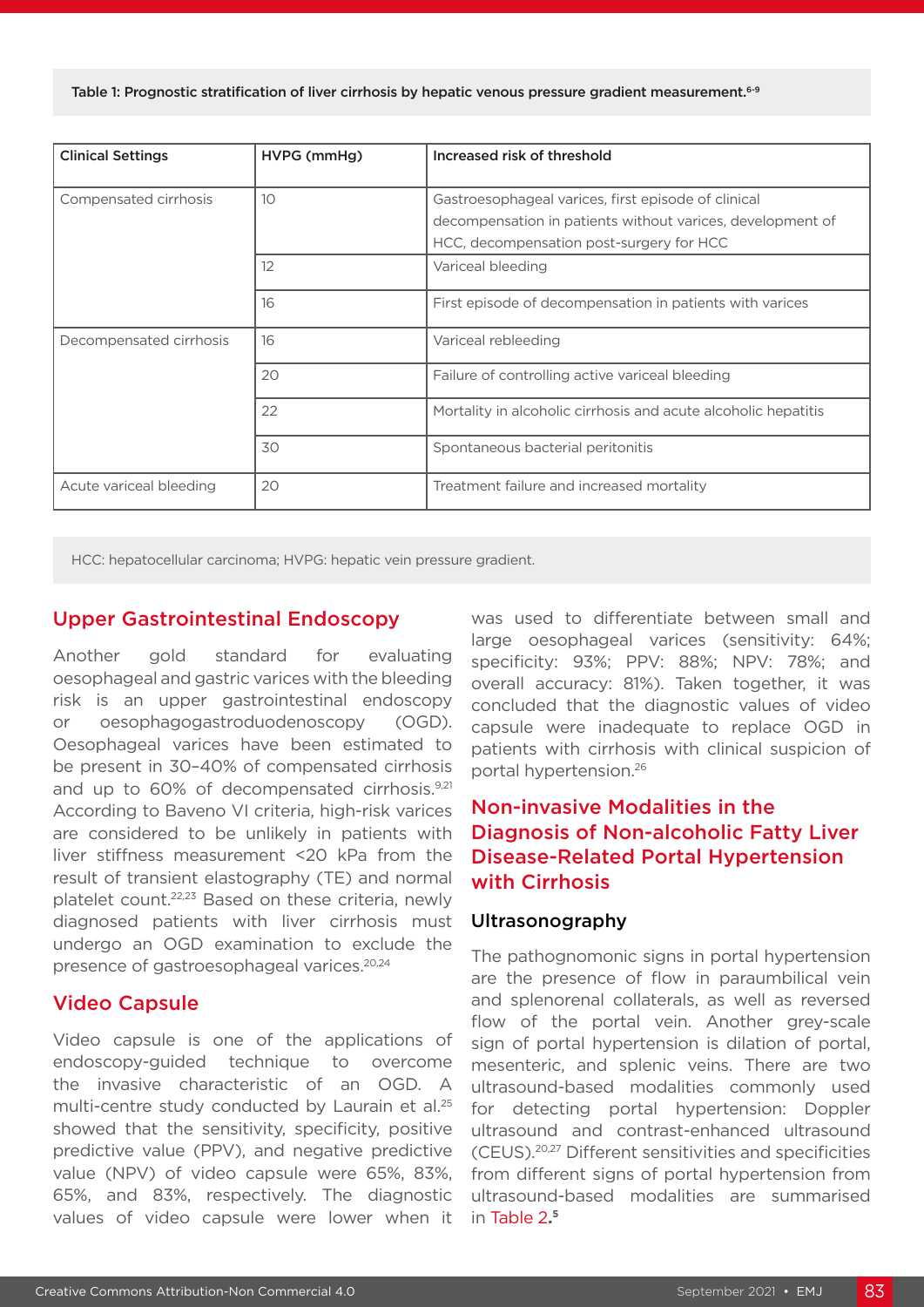Table 2: Summary of sensitivity and specificity values from each sign of portal hypertension obtained from ultrasound-based modalities.<sup>5</sup>

| Signs of portal hypertension                                                          | <b>References</b>                        | Sensitivity (%) | Specificity (%) |
|---------------------------------------------------------------------------------------|------------------------------------------|-----------------|-----------------|
| Dilation of portal vein (>13 mm)                                                      | Bolondi et al., 34 1982                  | < 50.0          | 90.0-100.0      |
| Reduction of portal vein blood flow velocity                                          | Zironi et al., <sup>35</sup> 1992        | 88.0            | 96.0            |
|                                                                                       | Haag et al., <sup>36</sup> 1999          |                 |                 |
| Reversed portal vein blood flow                                                       | Gaiani et al., 37 1991                   | N/A             | 100.0           |
| Increased portal vein congestion index                                                | Moriyasu et al., <sup>29</sup> 1986      | 67.0            | 100.0           |
|                                                                                       | Haag et al., 36 1999                     |                 |                 |
| Dilation of the splenic vein and superior mesenteric<br>vein                          | Goyal et al., <sup>38</sup> 1990         | 72.0            | 100.0           |
| Reduced respiratory variation of diameter in<br>splenic and superior mesenteric veins | Bolondi et al., 34 1982                  | 79.7            | 100.0           |
| Splenomegaly                                                                          | Berzigotti et al., <sup>39</sup><br>2008 | 93.0            | 36.0            |
| Portosystemic collateral circulation                                                  | Vilgrain et al., <sup>40</sup> 1990      | 83.0            | 100.0           |
| Increased Doppler resistive index of splenic artery                                   | Vizzutti et al., <sup>41</sup> 2007      | 84.6            | 70.4            |
|                                                                                       | Piscaglia et al.,42 2001                 |                 |                 |
| Increased Doppler resistive index of hepatic artery                                   | Piscaglia et al.,42 2001                 | 86.0            | 88.0            |
|                                                                                       | Schneider et al., 43<br>1999             |                 |                 |
| Increased Doppler resistive index of renal artery                                     | Berzigotti et al., <sup>39</sup><br>2008 | 83.6            | 74.4            |
|                                                                                       | Vizzutti et al.,41 2007                  |                 |                 |
| Decreased Doppler pulsatility index of superior<br>mesenteric artery                  | Vizzutti et al., <sup>41</sup> 2007      | 85.7            | 65.2            |

#### N/A: not applicable.

With Doppler ultrasound, evaluation of blood haemodynamics can be performed by examining portal vein velocity, congestion index, pulsatility index, and hepatic vein patterns. Measurement of portal vein velocity yields sensitivity of 88% and specificity of 96% if the mean portal vein velocity cut-off is  $15 \text{ cm/sec}^{28}$  This approach, however, has high inter-observer and inter-machine variability. In addition, the finding is also influenced by positioning of the patient. Another approach is by measuring congestion index or the ratio of portal vein cross-sectional area and portal velocity. In patients with cirrhosis and portal hypertension, congestion index was 2.5-fold higher compared to healthy patients,

with a sensitivity of 67–95%.29 In cirrhotic liver, hepatic venous waveform can also be altered due to loss of normal pulsatility in hepatic veins (likely caused by hepatic vein stenosis), which is also correlated with worse survival rate and higher Child–Pugh class.30 A study of 121 subjects with NAFLD also demonstrated the potential use of Doppler ultrasound in evaluating hepatic blood flow in NAFLD-related portal hypertension. The authors, however, also addressed the difficulty in reproducing reliable Doppler ultrasound indices as one of the limitations of their study.<sup>31</sup> Moderate sensitivities have also been shown from increased Doppler resistive index of splenic (84.6%), hepatic (86%), and renal (83.6%) arteries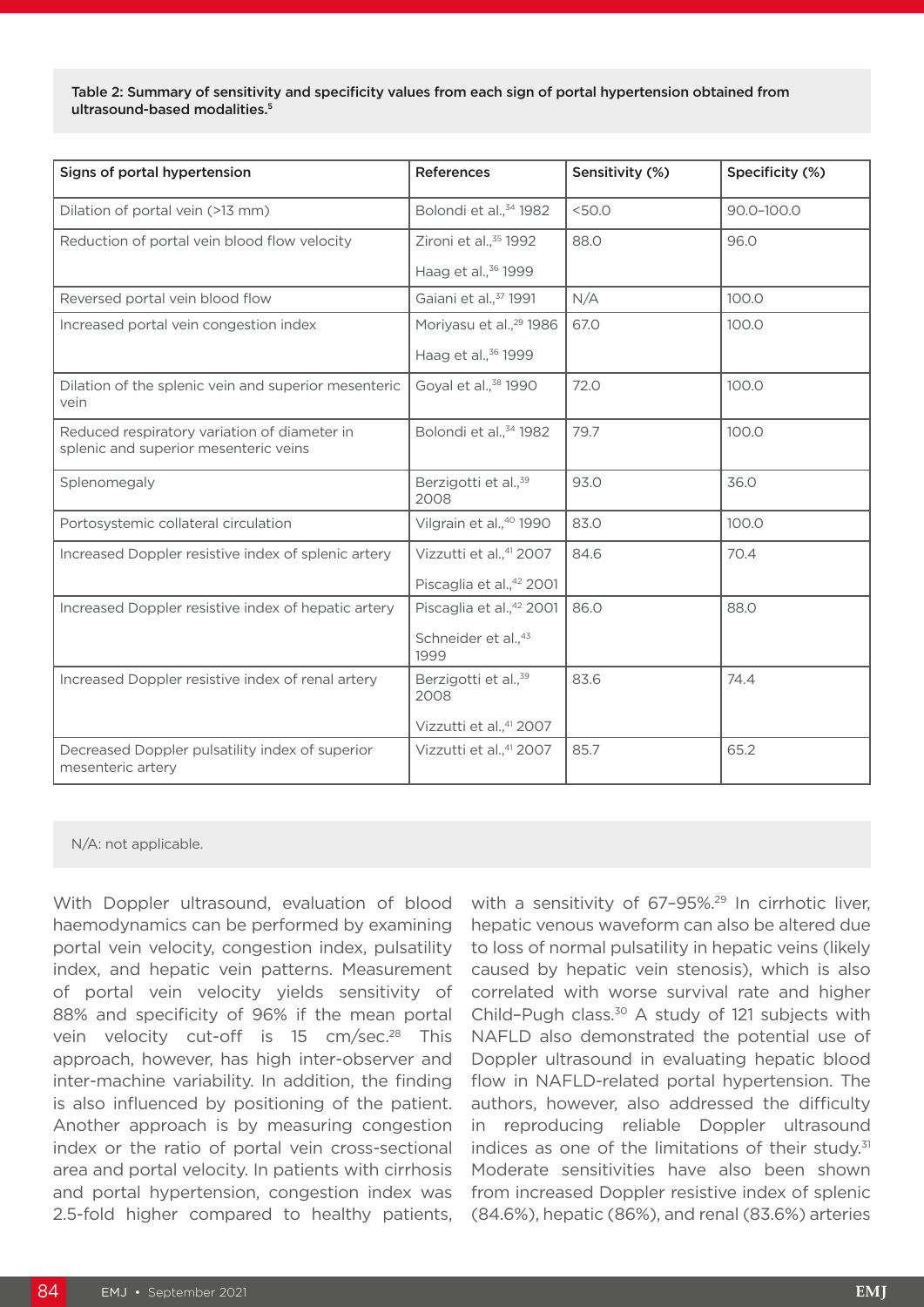obtained from ultrasound-based modalities. The highest specificity, nonetheless, was observed from increased Doppler resistive index of renal artery.5

On the other hand, in NAFLD, CEUS has been utilised more often as a modality to distinguish NASH from steatosis by showing reduced accumulation of contrast microbubbles in NASH. The possibility of using CEUS to detect changes in hepatic vascular parameters has been evaluated by Cocciolillo et al. in a prospective study involving a quantification of portal vein and parenchymal blood flow in NAFLD and NASH subjects. The authors exhibited compelling alteration of vascular flow parameters in subjects with NAFLD and NASH in comparison to the control group by utilising CEUS. All the CEUS procedures were conducted successfully without any adverse events. Nevertheless, further studies in larger population are still necessary to validate this finding.<sup>32,33</sup>

### Transient elastography

Initially, one-dimensional ultrasound TE had only been proposed as a method to assess liver fibrosis. TE utilises the velocity of a low frequency (50 Hz) elastic shear wave, which is propagated through liver tissue to evaluate liver stiffness.<sup>22</sup> In a study involving 124 subjects with recurrent hepatitis C virus infection after liver transplantation, the area under the receiver operating characteristic curve (AUROC) of TE for diagnosing CSPH was 0.94 (sensitivity: 90%; specificity: 81%; PPV: 81%; and NPV: 90%).<sup>44</sup> Another study by Bureau et al.45 demonstrated that performance of TE in diagnosing CSPH in chronic liver diseases displayed higher cut-off values in alcoholic cirrhosis (34.9 kPa) when compared to viral cirrhosis (20.5 kPa).

The main advantage of using TE is the fact that it is the most widely used and validated modality with a high range of values (2–75 kPa). Despite this, the measurement can be difficult to perform in patients who are obese, patients with narrow intercostal spaces, or patients with massive ascites. TE demonstrated good reproducibility with lack of applicability (80%), depending on the experience of the operator.<sup>7,22</sup> In order to overcome these limitations, an effort has been made to combine TE with other noninvasive methods. Berzigotti et al.<sup>46</sup> evaluated

the degree of portal hypertension and the presence of oesophageal varices in 117 subjects using a combination of TE, platelet count, and spleen diameter. The AUROC was higher from the combination (0.909) in comparison to each parameter, suggesting that diagnostic accuracy of TE can be improved when it is combined with other non-invasive modalities. This finding is also supported by a study in NAFLD and NASH subjects, which showed a satisfactory diagnostic performance of the combined use of transient elastography and CEUS.<sup>33</sup>

#### Shear wave elastography

The accuracy of shear wave elastography (SWE) is generally comparable with TE in evaluation of liver fibrosis. In a preliminary study performed on subjects with viral hepatitis, it was demonstrated that an acoustic radiation force impulse (ARFI) elastography had similar diagnostic accuracy with TE for diagnosing advanced fibrosis and cirrhosis.47 This result is further supported with a meta-analysis showing no significant difference between an ARFI elastography and TE in the detection of liver fibrosis and cirrhosis.48 Nevertheless, conflicting results about the superiority of ARFI elastography in diagnosing portal hypertension are still found from previous studies. Attia et al.<sup>49</sup> discovered that for diagnosing CSPH, the accuracy of liver and spleen stiffness measurement by an ARFI elastography was excellent (area under the curve [AUC] for liver stiffness: 0.929; AUC for spleen stiffness: 0.968) without any significant difference between liver and spleen stiffness measurement (p=0.79). Another study, which compared performance of ARFI and TE in diagnosing CSPH, found a significant correlation between liver stiffness measurement by ARFI (p<0.001) and TE (p<0.001) to HVPG. However, in this study, TE showed higher diagnostic accuracy compared to ARFI (AUC: 0.870 versus 0.855) without any statistically significant difference (p=0.8).<sup>50</sup>

Similarly, 2D SWE has also been widely used for evaluation of liver fibrosis. A prospective study by Osman et al.<sup>51</sup> compared the performance of 2D SWE to TE in 215 subjects with chronic hepatitis, and showed similar accuracy between both modalities. The highest sensitivity and specificity of 2D SWE were observed in evaluation of Stage F0 (sensitivity: 91.4%; specificity: 98.6%) and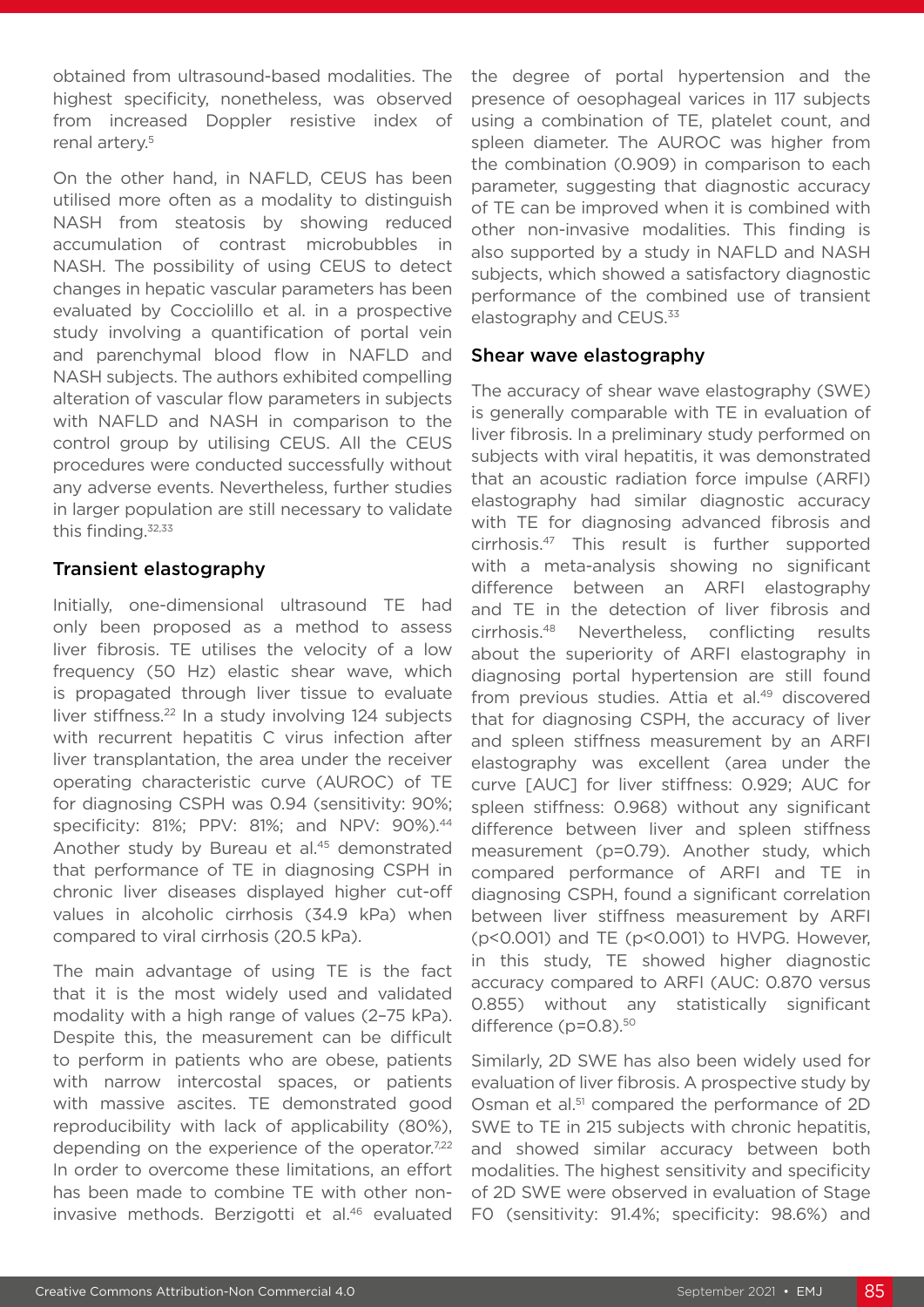Stage F4 (sensitivity: 100%; specificity: 91%). A review by Jeong et al.<sup>52</sup> showed a good diagnostic performance of 2D SWE in differentiating between significant fibrosis, advanced fibrosis, and cirrhosis in NAFLD subjects, with an AUROC of 75.0–92.8%. Nevertheless, a relatively high failure rate (2.7–13.0%) was still observed from the measurement of liver stiffness by this modality, especially in subjects with NAFLD and a higher BMI.

#### Spleen stiffness measurement

Evaluation of the association between spleen stiffness measurement (SSM) and HVPG was initially performed in subjects with hepatitis C virus-related cirrhosis by Colecchia et al.,<sup>53</sup> in which SSM showed the strongest correlation with HVPG. SSM also demonstrated significantly higher diagnostic accuracy for the presence of oesophageal varices compared to other modalities (AUROC: 0.94). A recent meta-analysis confirmed this finding by showing the superiority of SSM compared to liver stiffness measurement in predicting oesophageal varices (diagnostic odds ratio: 25.73 versus 9.54). SSM also exhibited higher sensitivity (87%) and specificity (75%) in adults with chronic liver diseases.54

Furthermore, SSM has been proposed as a diagnostic tool for early assessment of portal haemodynamic changes. A study by Santis et al.55 observed a significantly reduced SSM (p<0.001) after placement of transjugular intrahepatic portosystemic shunt (TIPS). This study also found that there was no significant correlation between portal atrial gradient and liver stiffness measurement, suggesting the superiority of SSM compared to liver stiffness measurement in monitoring the modification of portal hypertension. On the contrary, Novelli et al.56 observed similar number in increased SSM (42%) and reduced SSM (58%) after placement of TIPS. Another study of 135 subjects with cirrhosis caused by different aetiologies also demonstrated a stepwise increased diagnostic value of the SSM, in line with increased severity of portal hypertension. Significantly higher average spleen elastography measurement was obtained in subjects with oesophageal varices compared to those without any varices.<sup>57</sup> A review by Colecchia et al.<sup>5</sup> evaluated the accuracy of spleen stiffness by MRE for detecting CSPH and oesophageal varices, with the best accuracy represented by a cut-off value of 8.8 kPA.

#### Indocyanine green clearance

Indocyanine green (ICG) is a tricarbocyanine dye with water-soluble characteristics and with an ability to bind to albumin and α-1 lipoproteins. In the past, plasma clearance rate of ICG has a role in pre-operative assessment of the remaining liver tissues.58 A study in subjects with compensated liver cirrhosis showed a linear correlation between ICG 15-minute retention test (ICG-r15) with HVP. ICG-r15 also demonstrated a good performance in detection of CSPH (AUC: 0.808). Meanwhile, in diagnosing oesophageal varices, the highest accuracy was shown by ICG-r15 (AUROC: 0.859) compared to other non-invasive parameters.59

# MRI and CT

The use of MRI and/or CT is specifically recommended in clinical conditions that require more detailed assessment with accurate visualisation of portal venous system, e.g., portal cholangiopathy in portal cavernoma, evaluation of the extent of thrombosis, ectopic variceal bleeding, and prior to placement of TIPS. In detection of large oesophageal varices, the sensitivity of single-detector and multi-detector CT scan is 84–100%, while the specificity is 90–100%. Substantial irradiation and moderate inter-observer variability should be considered as the limitations of CT scan.<sup>9,60</sup> Previous evidence also demonstrated a significant correlation between portal pressure and all flow parameters in MRI, with meaningful correlations for portal fraction (p<0.001), portal perfusion (p<0.001), and mean transit time (p<0.001).<sup>61</sup>

Recent studies have suggested the role of MR-based elastography as an alternative method to evaluate liver elasticity. Data from a singlecentre prospective study of 146 subjects with chronic liver disease showed a significantly higher AUROC value of MRE (0.994) in assessing liver fibrosis compared to ultrasound elastography and aspartate aminotransferase (AST)-to-platelet ratio index (APRI) (AUROC: 0.837 and 0.709, respectively). Interestingly, MRE also exhibited higher diagnostic performance compared to combination of ultrasound elastography and APRI (AUROC: 0.849).<sup>62</sup> Aside from liver fibrosis, MRE has also emerged as a potential diagnostic modality for assessing portal hypertension. Additional evidence was obtained from another study to assess the performance of 3D multi-frequency MRE for determining the degree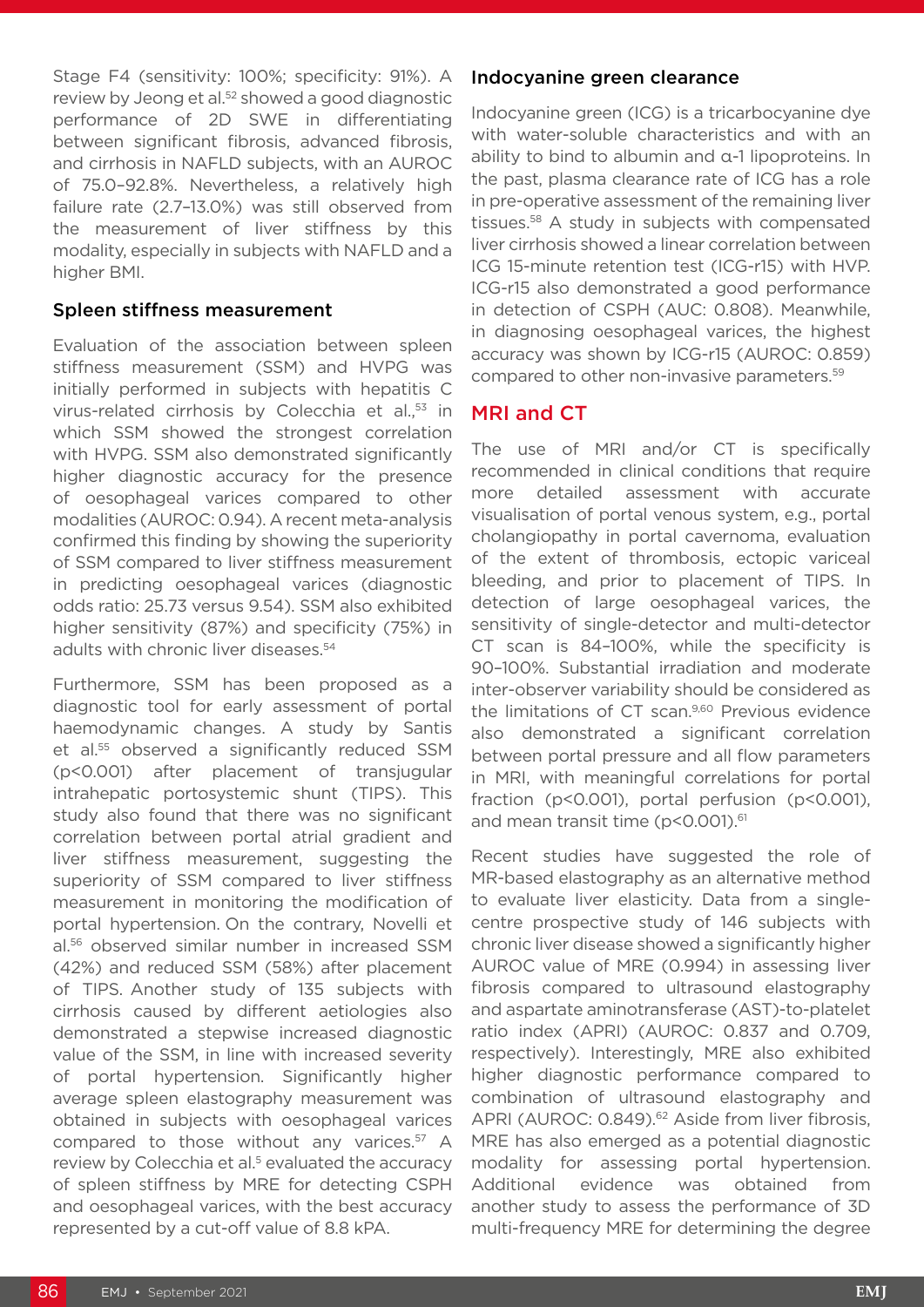of portal hypertension and high-risk oesophageal varices. The spleen loss modulus demonstrated the strongest correlation with HVPG compared to other viscoelastic parameters, suggesting it to be the best parameter in the study.<sup>54</sup>

#### Subharmonic-aided pressure estimation

Subharmonic-aided pressure estimation (SHAPE) is one of the most recent non-invasive modalities to assess portal pressure.<sup>6</sup> The basic concept of this technique is using subharmonic emissions from microbubbles to obtain changes in ambient pressure. In general, there are three stages of subharmonic signal generation in incident acoustic power: occurrence, growth, and saturation. SHAPE depends on incident acoustic power in growth stage. An animal study using canines indicated the potential of portal vein pressure monitoring with SHAPE. A statistically significant difference was also observed in subharmonic signal amplitudes prior to and after portal hypertension condition was applied on the canines.<sup>63</sup>

Further evaluation of SHAPE was performed in 45 subjects with chronic liver disease. Twentynine percent of the subjects had NASH as the aetiology of chronic liver disease. There was a strong positive correlation between estimation of SHAPE pressure gradient and HVPG, with the strongest correlation found in the sub-group with HVPG of at least 12 mmHg. In addition, significantly higher mean SHAPE gradient was observed in subjects with higher risk of variceal bleeding (AUROC for HVPG ≥12 mmHg: 0.94; AUROC for HVPG ≥10 mm: 0.90). The estimated sensitivity and specificity of SHAPE were 100% and 81%, respectively. Overall, this preliminary study demonstrated the accuracy of SHAPE as a non-invasive tool to measure portal vein pressures in patients with chronic liver disease.65

### Endoscopic ultrasound-guided measurement of portal pressure gradient

Previously, an animal study demonstrated comparable results between endoscopic ultrasound (EUS)-guided measurement of PPG and HVPG. Excellent correlation was exhibited between EUS and interventional radiology methods (Pearson's correlation coefficient was 0.999 for all vessels).<sup>66</sup> Another pilot study in humans with 28 subjects also showed high

technical success rate (100%) in measuring 1.5-19.0 mmHq without any adverse events.<sup>67</sup> The most recent study by Zhang et al.<sup>68</sup> also showed similarly high technical success rate (91.7%) with similarly good correlation between EUS-guided measurement of PPG and HVPG (Pearson's correlation coefficient was 0.923; p<0.001). In this study, no adverse events were reported, suggesting the potential of EUS-guided measurement of PPG as a direct, safe, and accurate method in assessing portal hypertension.

# COMBINATION OF NON-INVASIVE BIOMARKERS FOR NON-ALCOHOLIC FATTY LIVER DISEASE-RELATED PORTAL HYPERTENSION

The role of non-invasive biomarkers has also been emphasised in NAFLD and NASH to substitute liver biopsy as the main standard reference for assessment of the severity of NAFLD.69 Considering the invasive nature of liver biopsy, as well as the risk of sampling bias, it is necessary to find other methods to overcome those limitations. Several indices and biomarker panels have been proposed as alternative options (Table 3). Moderate accuracy has been demonstrated by the Fatty Liver Index (FLI), which consists of BMI, waist circumference, and serum triglyceride and γ-glutamyl transferase levels. The FLI has shown sensitivity as high as 87% and AUROC of 0.84 in diagnosing fatty liver, although this test cannot be used to differentiate steatosis grades.<sup>69</sup> FLI, however, has been demonstrated to have independent association with liver-related mortality within 15 years (hazard ratio: 1.04) in an Italian cohort study. Moreover, FLI was also significantly associated with fibrinogen level, which was considered as a surrogate marker of inflammation.<sup>70</sup> Another option that can be considered is the Hepatic Steatosis Index (HSI), which consists of the ratio between serum AST and serum alanine aminotransferase (ALT), sex, BMI, and history of diabetes mellitus. Moderate accuracy (AUROC: 0.801–0.824) has been shown by HSI with high sensitivity (93.1%) and specificity (92.4%).<sup>69,71</sup> Another retrospective observational study in a population with HIV infection also validated the performance of HSI in diagnosing steatosis (diagnostic accuracy: 84.5%).72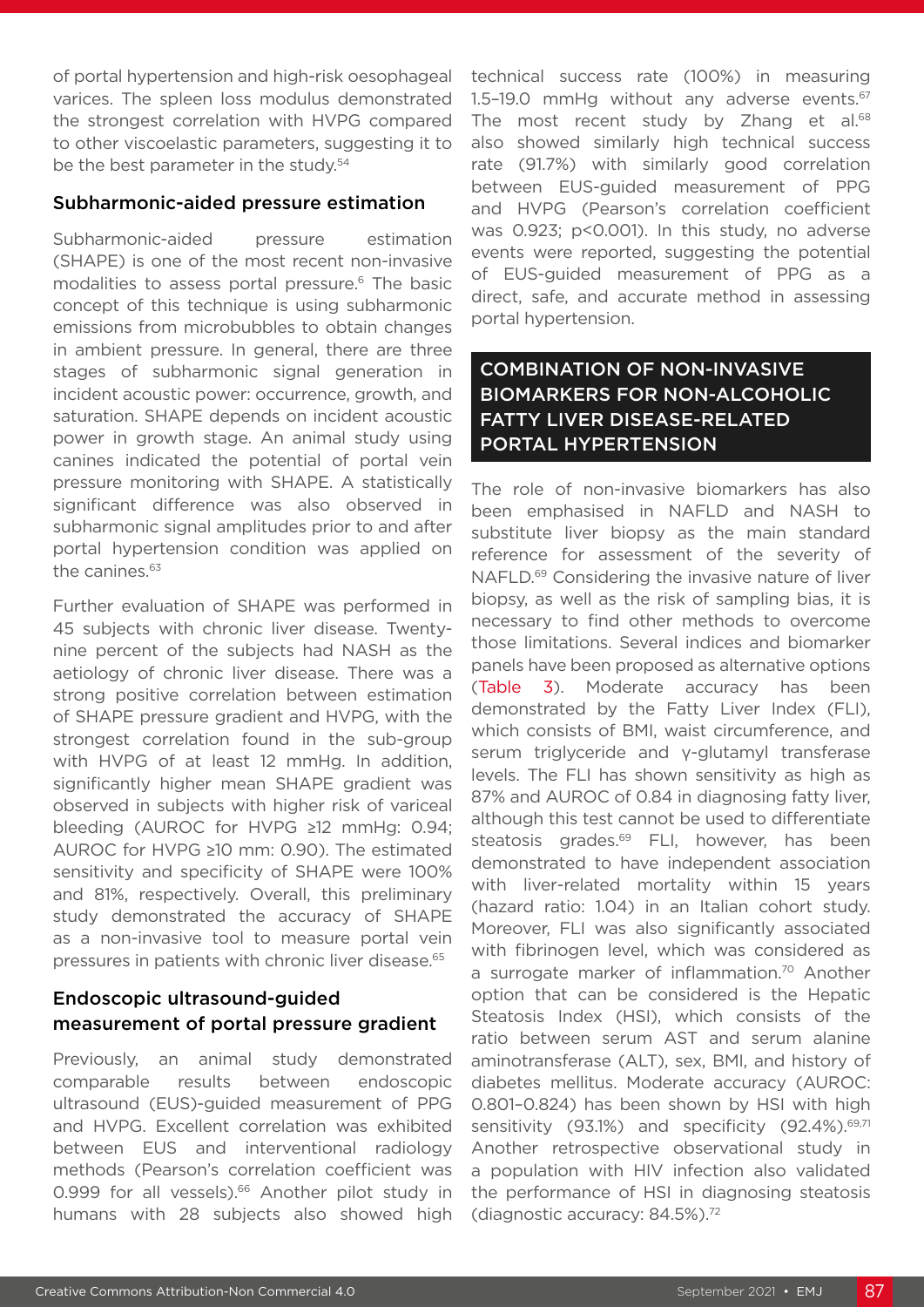Table 3: Summary of potential non-invasive biomarker panels for non-alcoholic fatty liver disease-related portal hypertension.

| Non-<br>invasive<br>panels | References                                                                                           | Sensitivity<br>$(\%)$ | Specificity<br>$(\%)$ | <b>PPV</b> | <b>NPV</b> | <b>AUROC</b>                                                                                                                                                                   | Limitations                                                                                                                                                                     |
|----------------------------|------------------------------------------------------------------------------------------------------|-----------------------|-----------------------|------------|------------|--------------------------------------------------------------------------------------------------------------------------------------------------------------------------------|---------------------------------------------------------------------------------------------------------------------------------------------------------------------------------|
| FLI                        | Wong et<br>al., <sup>69</sup> 2018<br>Calori et<br>al.,70 2011                                       | 87.0                  | 64.0                  | N/A        | N/A        | 0.84 (for fatty<br>liver diagnosis)<br>Statistically<br>significant<br>independent<br>association with<br>liver inflammation<br>and liver-related<br>deaths within 15<br>years | Sub-optimal<br>reference<br>standards<br>(ultrasonography<br>findings may<br>be operator-<br>dependent and<br>show lower<br>sensitivity towards<br>lower grade of<br>steatosis) |
| <b>HSI</b>                 | Wong et<br>al., <sup>69</sup> 2018<br>Lee et al., $71$<br>2010<br>Sebastiani<br>et al., $72$<br>2015 | 93.1                  | 92.4                  | N/A        | N/A        | 0.801-0.824 (for<br>NAFLD screening)<br>0.845 (for<br>predicting hepatic<br>steatosis in HIV<br>mono-infection)                                                                | Sub-optimal<br>reference<br>standards<br>(ultrasonography<br>findings may<br>be operator-<br>dependent and<br>show lower<br>sensitivity towards<br>lower grade of<br>steatosis) |
| <b>NFS</b>                 | Lee et al.,71<br>2010                                                                                | N/A                   | N/A                   | 44         | 93         | 0.70-0.83 (for<br>predicting liver-<br>related events)<br>0.65-0.83 (for<br>predicting fibrosis<br>progression)                                                                | Varied BMI<br>interpretation<br>among different<br>ethnicities                                                                                                                  |
| $FIB-4$                    | Lee et al.,71<br>2010                                                                                | N/A                   | N/A                   | 49         | 97         | 0.67-0.82 (for<br>predicting liver-<br>related events)<br>0.65-0.81 (for<br>predicting fibrosis<br>progression)                                                                | Moderate<br>reproducibility<br>because<br>aminotransferases<br>can fluctuate<br>rapidly                                                                                         |
| <b>APRI</b>                | Lee et al., $71$<br>2010<br>Siddiqui et<br>al., <sup>73</sup> 2019                                   | N/A                   | N/A                   | 47         | 97         | 0.52-0.73 (for<br>predicting liver-<br>related events)<br>0.65-0.82 (for<br>predicting fibrosis<br>progression)                                                                | Modest accuracy                                                                                                                                                                 |
| <b>BARD</b>                | Harrison et<br>al., <sup>74</sup> 2008                                                               | N/A                   | N/A                   | 42         | 97         | 0.81 (for<br>predicting fibrosis<br>Stage 3-4)                                                                                                                                 | Varied BMI<br>interpretation<br>among different<br>ethnicities                                                                                                                  |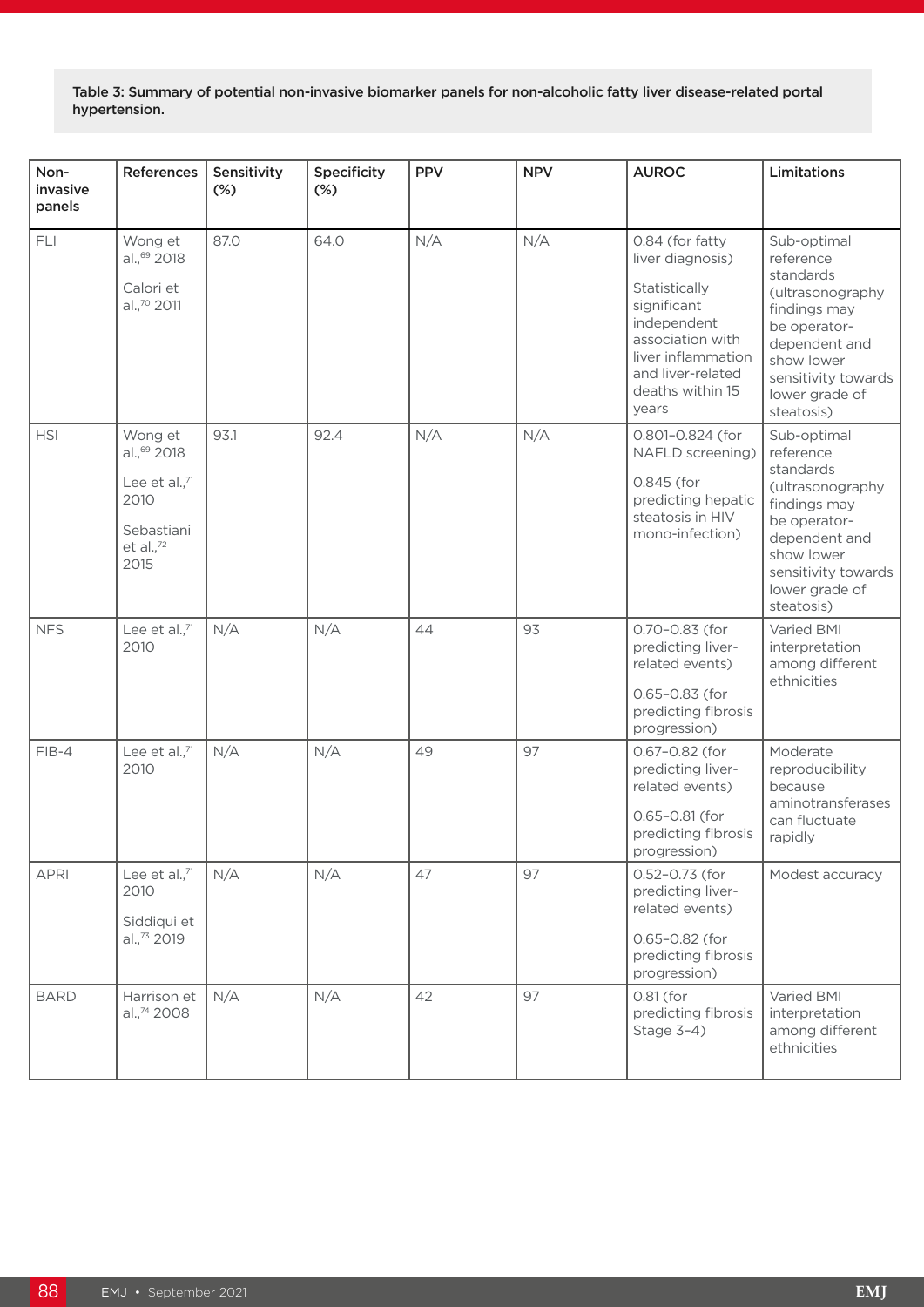| Non-<br>invasive<br>panels                           | <b>References</b>                   | Sensitivity<br>$(\%)$                                                                          | <b>Specificity</b><br>$(\%)$                                                                  | <b>PPV</b>                                                                               | <b>NPV</b>                                                                               | <b>AUROC</b>                                                                              | Limitations                                                                                                                                               |
|------------------------------------------------------|-------------------------------------|------------------------------------------------------------------------------------------------|-----------------------------------------------------------------------------------------------|------------------------------------------------------------------------------------------|------------------------------------------------------------------------------------------|-------------------------------------------------------------------------------------------|-----------------------------------------------------------------------------------------------------------------------------------------------------------|
| ARFI-<br>spleen<br>diameter-<br>to-platelet<br>ratio | Park et al., <sup>75</sup><br>2015  | 81.1 (for<br>diagnosis of<br>oesophageal<br>varices)<br>90.0 (for<br>high-risk<br>varices)     | 84.0 (for<br>diagnosis of<br>oesophageal<br>varices)<br>94.3 (for<br>high-risk<br>varices)    | 63.8 (for<br>diagnosis of<br>oesophageal<br>varices)<br>72.0 (for high-<br>risk varices) | 92.7 (for<br>diagnosis of<br>oesophageal<br>varices)<br>98.3 (for high-<br>risk varices) | 0.903 (for<br>diagnosis of<br>oesophageal<br>varices)<br>0.946 (for high-<br>risk varices | Relatively lower<br>PPV indicates<br>that unnecessary<br>endoscopic<br>procedures may<br>be performed in<br>some patients<br>without high-risk<br>varices |
| Hepascore                                            | Huang et<br>al., <sup>76</sup> 2017 | N/A                                                                                            | N/A                                                                                           | N/A                                                                                      | N/A                                                                                      | 0.92 (for<br>predicting<br>cirrhosis)<br>0.83 (for<br>predicting<br>advanced fibrosis)    | Heterogeneity<br>between studies                                                                                                                          |
| <b>ELF Test</b>                                      | Vali et al.,77<br>2020              | 93 (for cut-<br>off score:<br>7.70)<br>36-65 (for<br>cut-off<br>scores: 9.80,<br>10.51, 11.30) | 34 (for cut-<br>off score:<br>7.70<br>86-96 (for<br>cut-off<br>scores: 9.80,<br>10.51, 11.30) | N/A                                                                                      | $0.83 - 0.98$<br>(in settings<br>with disease<br>prevalence<br>$<$ 40%)                  | 0.81                                                                                      | Limited sensitivity<br>for excluding<br>advanced and<br>significant fibrosis<br>with higher cut-off<br>scores                                             |
| <b>FAST</b>                                          | Newsome<br>et al., $^{78}$<br>2020  | 64-100 (for<br>rule-out<br>zone)<br>$4-36$ (for<br>rule-in zone)                               | 35-86 (for<br>rule-out<br>zone)<br>25-75 (for<br>rule-in zone)                                | 33-83 (for<br>rule-in zone)                                                              | 73-100 (for<br>rule-out zone)                                                            | $0.74 - 0.95$                                                                             | Higher expertise<br>and facilities may<br>be needed to<br>utilise this method<br>in primary care                                                          |

APRI: AST to Platelet Ratio Index; AST: aspartate aminotransferase; AUROC: area under the receiver operating characteristic curve; ELF: enhanced liver fibrosis; FAST: FibroScan-AST; FIB-4: Fibrosis-4; FLI: Fatty Liver index; HIS: Hepatic Steatosis Index; N/A: not applicable; NAFLD: non-alcoholic fatty liver disease; NFS: NAFLD Fibrosis Score; NPV: negative predictive value; PPV: positive predictive value.

To date, the most common non-invasive panels to be utilised are the NAFLD Fibrosis Score (NFS), Fibrosis-4 (FIB-4), APRI, and BARD score. NFS consists of age, BMI, diabetes mellitus, ratio of serum AST and serum ALT, platelet count, and albumin. This parameter has been validated with AUROC of 0.82.79 On the other hand, FIB-4 index (which includes age, AST, platelet count, and ALT components) and APRI score (which includes AST and platelet count components), which were first introduced in 2003 and 2006, respectively, have also shown

promising results in previous studies.<sup>80</sup> A systematic review by Lee et al.<sup>23</sup> pointed out that FIB-4, NFS, and APRI showed good prognostic accuracy for liver-related events with AUROC ranging from 0.69 to 0.92. However, FIB-4 and NFS showed superior results (AUROC: 0.67–0.82 and 0.7–0.83, respectively) compared to APRI (AUROC: 0.52–0.73) in predicting mortality. Higher accuracy for predicting fibrosis progression was also shown by FIB-4 (AUROC: 0.65–0.81) and NFS (AUROC: 0.65–0.83) in comparison to APRI (AUROC: 0.65–0.82). A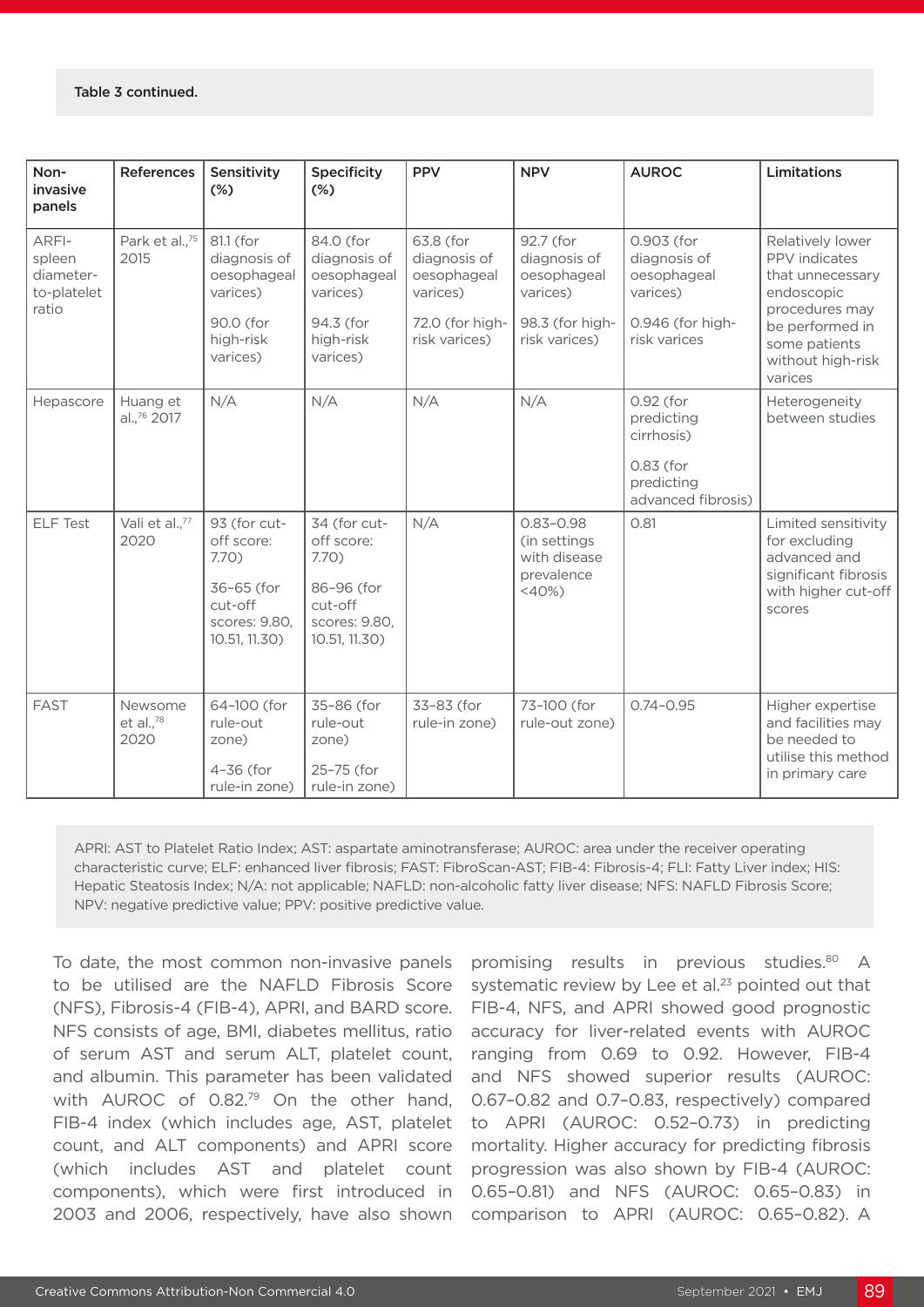cross-sectional study by Siddiqui et al.73 showed low PPVs and high NPVs in FIB-4, NFS, and APRI. Meanwhile, BARD score consists of BMI, ratio of serum AST and ALT, and diabetes mellitus. The AUROC was 0.81 for detection of Stage 3–4 fibrosis, with PPV and NPV of 42% and 97%, respectively.<sup>74</sup>

Several other models are also currently emerging as potential diagnostic tools. A combination of platelet count and ARFI elastography was also used to produce a novel model, called ARFI-spleen diameter-to-platelet-ratio score, for evaluating oesophageal varices. The use of ARFI-spleen diameter-to-platelet-ratio score demonstrated superiority compared to ARFI elastography alone in diagnosis of oesophageal varices (AUROC: 0.769) and in high-risk varices (diagnostic accuracy: 93.5%).77 A serum model called Hepascore, which was initially developed to predict the severity of liver fibrosis in chronic hepatitis C, consists of α2-macroglobulin, hyaluronic acid, and γ-glutamyl transpeptidase. One meta-analysis showed excellent performance of Hepascore in predicting cirrhosis (AUROC: 0.92) and advanced fibrosis (adjusted AUROC: 0.83).76 Another proposed non-invasive method is enhanced liver fibrosis (ELF) test (consists of Type III procollagen peptide, hyaluronic acid, and tissue inhibitor of metalloproteinase-1), which exhibited moderate accuracy (AUROC: 0.81) and high sensitivity (97%) in differentiating significant fibrosis in subjects with NAFLD located in high prevalence settings.77 A new diagnostic score under development, called FibroScan®-AST (FAST™) score (Echosens, Paris, France), which combines liver stiffness measurement, controlled attenuation parameter, and AST, also indicated a satisfactory performance in subjects with NASH (AUROC: 0.80).78

## POTENTIAL FUTURE THERAPEUTIC OPTIONS FOR NON-ALCOHOLIC FATTY LIVER DISEASE-RELATED PORTAL HYPERTENSION

Aside from lifestyle intervention, various therapeutic targets from the cellular and molecular pathophysiology of NAFLD have been addressed from previous clinical evidence, especially with the therapeutic goal of decreasing intrahepatic vascular resistance. One of the greatest-potential therapeutic targets is sinusoid vascular regulation. Statins, in particular, have been proposed as the safest and the most effective agent to repair sinusoidal microvascular dysfunction. The involvement of statins is highlighted in eNOS-NO-sGC-cGMP, signalling through the up-regulation of transcription factor KLF2 and inhibition of Ras homolog family member A/Rho-associated coiled-coil protein kinase (RhoA/ROCK) pathway. The RhoA/ROCK pathway can cause vasoconstriction through several processes, such as regulating cytoskeletal structures for liver sinusoid endothelial cells capillarisation and increasing phosphorylation of myosin light chains. Another potential agent with similar therapeutic goal is nuclear farnesoid X receptor agonists. This agent is able to lower intrahepatic vasoconstriction by stimulating endothelial nitric oxide synthase activity, inhibiting contraction of stellate cells, inducing degradation of asymmetric dimethylarginine, and up-regulating the expression of cystathionase. Moreover, nuclear farnesoid X receptor agonist has also been shown to reduce *de novo* lipogenesis.10

Several other sinusoidal pathophenotypes have also been addressed as potential therapeutic targets in NAFLD-related portal hypertension. As a multi-kinase inhibitor, sorafenib has been demonstrated to be capable of reducing portal hypertension in cirrhosis by inhibiting the activation of vascular endothelial growth factor and platelet-derived growth factor. The use of anticoagulant has also been considered in tackling the microthrombosis problem, which may be involved in the development of portal hypertension. The use of antibiotics (e.g., rifaximin), antioxidant, and anti-inflammatory drugs have also been utilised to manage the dynamic components of vascular resistance in NAFLD.10

### **CONCLUSION**

As a growing and significant global health problem, progression and complications of NAFLD remain the most essential fields to be studied, particularly because development of portal hypertension in NAFLD can occur without any extensive fibrosis or cirrhosis. Currently, HVPG is still the gold standard for measuring portal pressure, including in patients with NAFLD-related hypertension. However, recent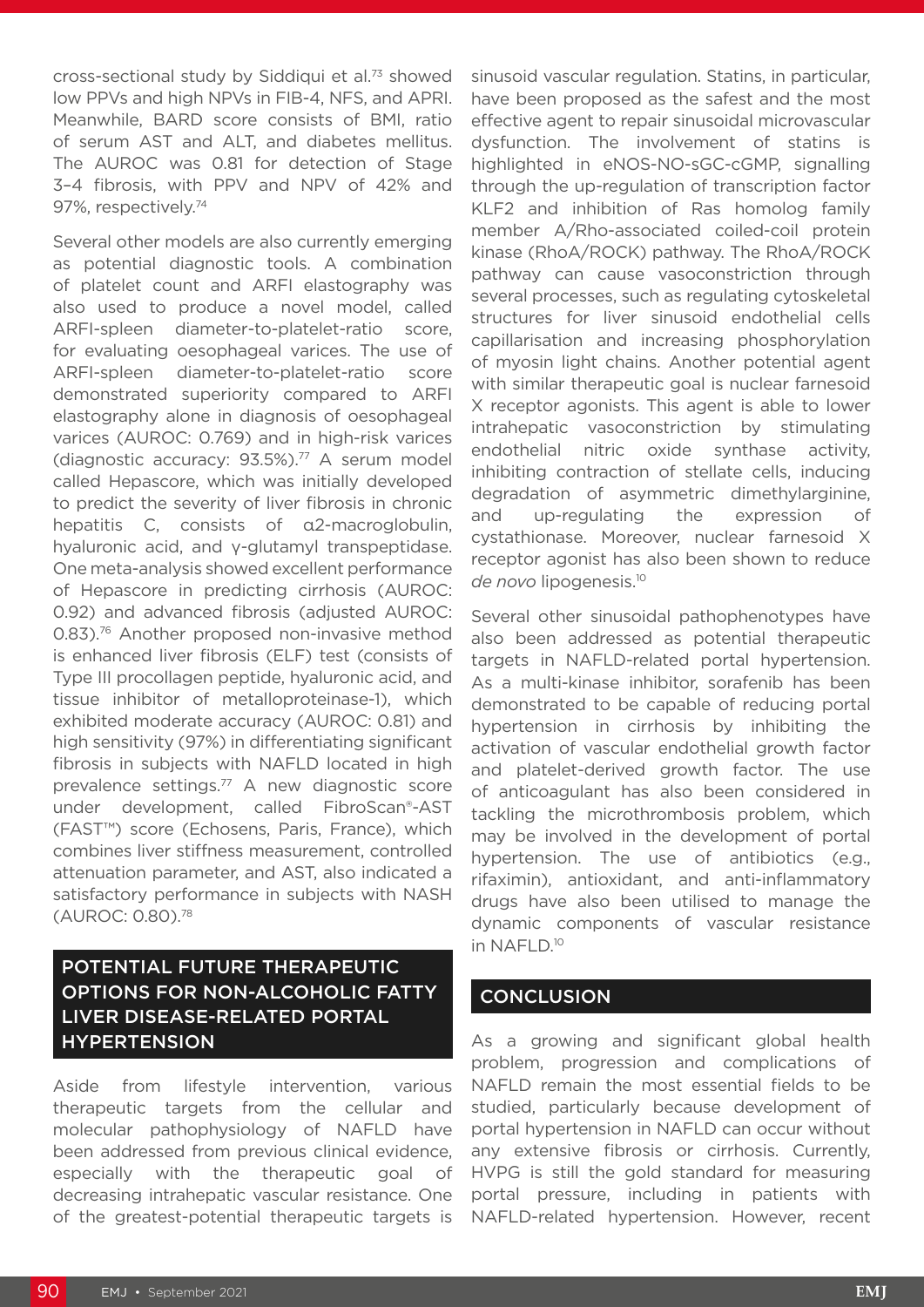overlooked, especially in non-cirrhotic portal effectiveness of potential non-invasive tests for NAFLD-related portal hypertension.

evidence demonstrated that the opportunity to NAFLD-related portal hypertension. Currently, optimise the gold standard techniques with other some potential non-invasive modalities, i.e., non-invasive assessments should not be combined novel biomarkers and/or metabolomic, hypertension cases. Further studies are crucially measurement of PPG is also considered as a required to compare the accuracy and cost- direct, safe, and accurate method in assessing are still under development. EUS-guided

#### References

- 1. Younossi ZM et al. Epidemiology of nonalcoholic fatty liver disease and nonalco-holic steatohepatitis: implications for liver transplantation. Transplantation. 2019;103(1):22-7.
- 2. Mitra S et al. Epidemiology of non-alcoholic and alcoholic fatty liver diseases. Transl Gastroenterol Hepatol. 2020;5:16.
- 3. Buzzetti E et al. The multiple-hit pathogenesis of non-alcoholic fatty liver disease (NAFLD). Metabolism. 2016;65(8):1038-48.
- 4. Groszmann RJ, Wongcharatrawee S. The hepatic venous pressure gradient: anything worth doing should be done right. Hepatology. 2004;39(2):280-3.
- 5. Colecchia A et al. Liver and spleen stiffness and other methods to assess portal hypertension in cirrhotic patients: a review of the literature. Eur J Gastroenterol Hepatol. 2015;27(9):992-1001.
- 6. Bolognesi M et al. Clinical role of non-invasive assessment of portal hypertension. World J Gastroenterol. 2017;23(1):1-10.
- 7. Castera L et al. Non-invasive evaluation of portal hypertension using transient elastography. J Hepatol. 2012;56(3):696-703.
- 8. Stefanescu H, Procopet B. Noninvasive assessment of portal hypertension in cirrhosis: liver stiffness and beyond. World J Gastroenterol. 2014;20(45):16811-9.
- 9. Berzigotti A et al. Assessing portal hypertension in liver diseases. Expert Rev Gastroenterol Hepatol. 2013;7(2):141-55.
- 10. Ryou M et al. Nonalcoholic fatty liver disease and portal hypertension. Explor Med. 2020;1:149-69.
- 11. Moga L et al. Patients with NAFLD do not have severe portal hypertension in the absence of cirrhosis. J Hepatol. 2021;74(5):1269-70.
- 12. Mendes FD et al. Prevalence and indicators of portal hypertension in patients with nonalcoholic fatty liver disease. Clin Gastroenterol Hepatol. 2012;10(9):1028-33.e2.
- 13. Semmler G et al. The impact of hepatic steatosis on portal hypertension. PLoS One.

#### 2019;14(11):e0224506.

- 14. Da BL et al. Portal pressure in noncirrhotic portal hypertension: to measure or not to measure. Hepatology. 2019;70(6):2228-30.
- 15. Navin PJ et al. The role of magnetic resonance elastography in the diagnosis of noncirrhotic portal hypertension. Clin Gastroenterol Hepatol. 2020;18(13):3051-3.e2.
- 16. Gharib AM et al. Magnetic resonance elastography shear wave velocity correlated with liver fibrosis and hepatic venous pressure gradient in adults with advanced liver disease. Biomed Res Int. 2017;2017;2067479.
- 17. Cheng J et al. Metabolomics: a highthroughput platform for metabolite profile exploration. Methods Mol Biol. 2018;1754:265-91.
- 18. Grønbaek H et al. Soluble CD163, a marker of Kupffer cell activation, is related to portal hypertension in patients with liver cirrhosis. Aliment Pharmacol Ther. 2012;36(2):173-80.
- 19. Qi X et al. Emerging non-invasive approaches for diagnosis and monitoring of portal hypertension. Lancet Gastroenterol Hepatol. 2018;3(10):708-19.
- 20. Ravaioli F et al. Non-invasive assessment of portal hypertension in chronic liver disease: an update. Gastroenterol Res Pract. 2018;2018:4202091.
- 21. Sabri SS, Saad WEA. Anatomy and classification of gastrorenal and gastrocaval shunts. Semin Intervent Radiol. 2011;28(3):296-302.
- 22. European Association for the Study of the Liver, Asociacion Latinoamericana para el Estudio del Higado. EASL-ALEH clinical practice guidelines – non-invasive tests for evaluation of liver disease severity and prognosis. J Hepatol. 2015;63(1):237-64.
- 23. Lee J et al. Prognostic accuracy of FIB-4, NAFLD fibrosis score, and APRI for NAFLD-related events: a systematic review. Liver Int. 2021;41(2):261-70.
- 24. Kamath PS, Mookerjee RP. Individualized care for portal hypertension: not quite yet. J Hepatol. 2015;63(3):543-5.
- 25. Laurain A et al. Oesophageal capsule endoscopy versus oesophagogastroduodenoscopy for the diagnosis of recurrent varices: a prospective multicenter study. Dig Liver Dis. 2014;46(6):535-40.
- 26. Sacher-Huvelin S et al. Screening of esophageal varices by esophageal capsule endoscopy: results of a French multicenter prospective study. Endoscopy. 2015;47(6):486-92.
- 27. Robinson KA et al. Doppler sonography of portal hypertension. Ultrasound Q. 2009;25(1):3-13.
- 28. Zironi G et al. Value of measurement of mean portal flow velocity by Doppler flowmetry in the diagnosis of portal hypertension. J Hepatol. 1992;16(3):298-303.
- 29. Moriyasu F et al. "Congestion index" of the portal vein. AJR Am J Roentgenol. 1986;146(4):735-9.
- 30. Kawanaka H et al. Abnormality of the hepatic vein waveforms in cirrhotic patients with portal hypertension and its prognostic implications. J Gastroenterol Hepatol. 2007;23(7 Pt 2):e129-36.
- 31. Hirooka M et al. Nonalcoholic fatty liver disease: portal hypertension due to outflow block in patients without cirrhosis. Radiology. 2015;274(2):597- 604.
- 32. Ballestri S et al. Role of ultrasound in the diagnosis and treatment of nonalcoholic fatty liver disease and its complications. Expert Rev Gastroenterol Hepatol. 2015;9(5):603- 27.
- 33. Cocciolillo S et al. CEUS and Fibroscan in non-alcoholic fatty liver disease and non-alcoholic steatohepatitis. World J Hepatol. 2014;6(7):496-503.
- 34. Bolondi L et al. Ultrasonography in the diagnosis of portal hypertension: diminished response of portal vessels to respiration. Radiology. 1982;142(1):167-72.
- 35. Zironi G et al. Value of measurement of mean portal flow velocity by Doppler flowmetry in the diagnosis of portal hypertension. J Hepatol. 1992;16(3):298-303.
- 36. Haag K et al. Correlation of duplex sonography findings and portal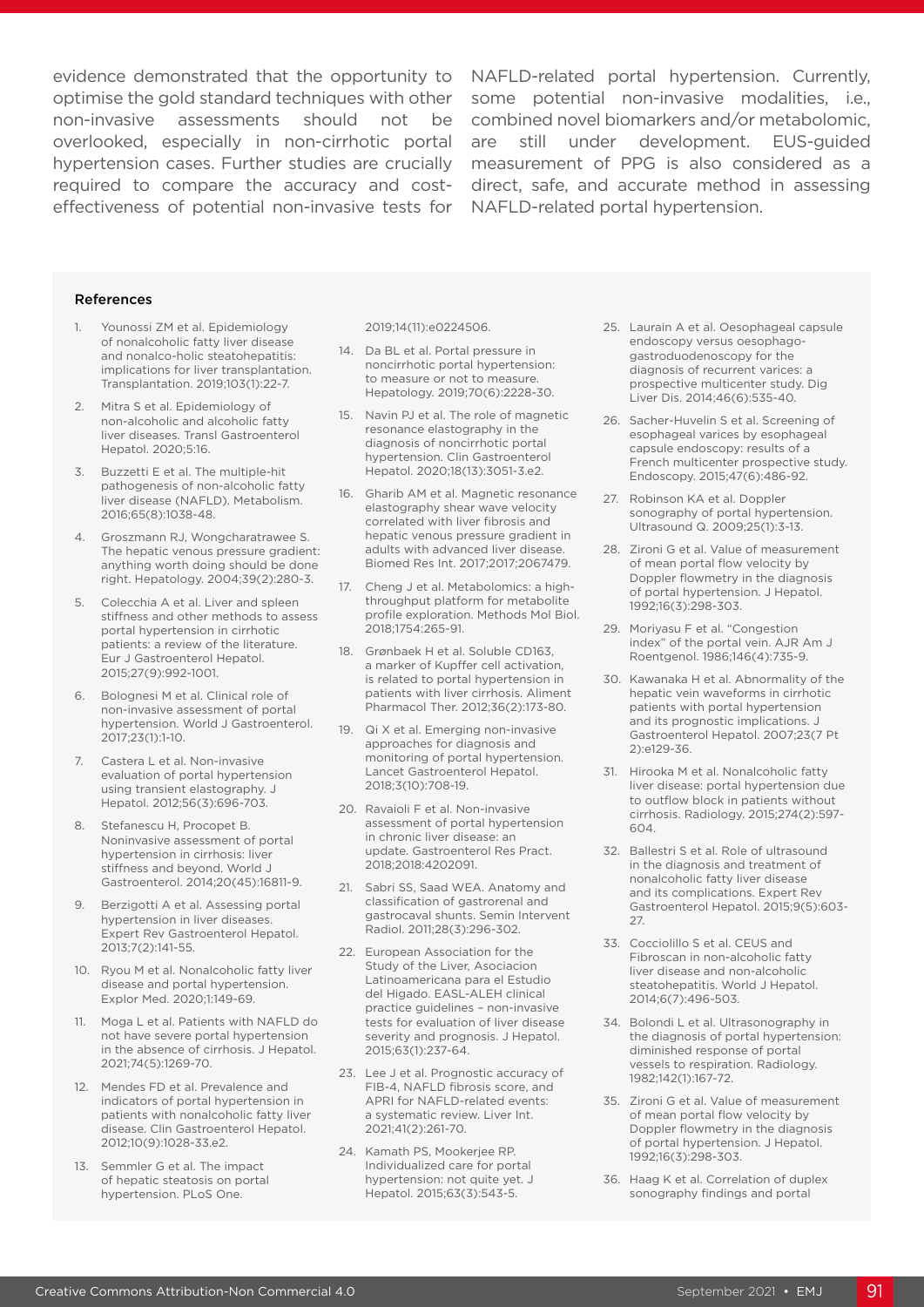pressure in 375 patients with portal hypertension. AJR Am J Roentgenol. 1999;172(3):631-5.

- 37. Gaiani S et al. Prevalence of spontaneous hepatofugal portal flow in liver cirrhosis: clinical and endoscopic correlation in 228 patients. Gastroenterology. 1991;100(1):160-7.
- 38. Goyal AK et al. Ultrasonic measurements of portal vasculature in diagnosis of portal vasculature in diagnosis of portal hypertension. A controversial subject reviewed. J Ultrasound Med. 1990;9(1):45-8.
- 39. Berzigotti A et al. Spleen enlargement on follow-up evaluation: a noninvasive predictor of complications of portal hypertension in cirrhosis. Clin Gastroenterol Hepatol. 2008;6(10):1129-34.
- 40. Vilgrain V et al. Comparison between ultrasonographic signs and the degree of portal hypertension in patients with cirrhosis. Gastrointest Radiol. 1990;15:218-22.
- 41. Vizzutti F et al. Performance of Doppler ultrasound in the prediction of severe portal hypertension in hepatitis C virus-related chronic liver disease. Liver Int. 2007;27(10):1379- 88.
- 42. Piscaglia F et al. Value of splanchnic Doppler ultrasound in the diagnosis of portal hypertension. Ultrasound Med Biol. 2001;27(7):893-9.
- 43. Schneider AW et al. Hepatic arterial pulsatility index in cirrhosis: correlation with portal pressure. J Hepatol. 1999;30(5):876-81.
- 44. Carrión JA et al. Transient elastography for diagnosis of advanced fibrosis and portal hypertension in patients with hepatitis C recurrence after liver transplantation. Liver Transpl. 2006;12(12):1791-8.
- 45. Bureau C et al. Transient elastography accurately predicts presence of significant portal hypertension in patients with chronic liver disease. Aliment Pharmacol Ther. 2008;27(12):1261-8.
- 46. Berzigotti A et al. Elastography, spleen size, and platelet count identify portal hypertension in patients with compensated cirrhosis. Gastroenterology. 2013;144(1):102-11.  $\approx$ 1
- 47. Friedrich-Rust M et al. Liver fibrosis in viral hepatitis: non-invasive assessment with acoustic radiation force impulse imaging versus transient elastography. Radiology. 2009;252(2):595-604.
- 48. Bota S et al. Meta-analysis: ARFI elastography versus transient elastography for the evaluation of liver fibrosis. Liver Int. 2013;33(8):1138-47.
- 49. Attia D et al. Evaluation of liver

and spleen stiffness with acoustic radiation force impulse quantification elastography for diagnosing clinically significant portal hypertension. Ultraschall Med. 2015;36(6):603-10.

- 50. Salzi P et al. Evaluation of portal hypertension and varices by acoustic radiation force impulse imaging of the liver compared to transient elastography and AST to platelet ratio index. Ultraschall Med. 2014;35(6):528-33.
- 51. Osman AM et al. 2D shear wave elastography (SWE) performance versus vibration-controlled transient elastography (VCTE/fibroscan) in the assessment of liver stiffness in chronic hepatitis. Insights Imaging. 2020;11(1):38.
- 52. Jeong JY et al. Role of twodimensional shear wave elastography in chronic liver diseases: a narrative review. World J Gastroenterol. 2018;24(34):3849-60.
- 53. Colecchia A et al. Measurement of spleen stiffness to evaluate portal hypertension and the esophageal varices in patients with HCVrelated cirrhosis. Gastroenterology. 2012;143(3):646-54.
- 54. Ma X et al. Spleen stiffness is superior to liver stiffness for predicting esophageal varices in chronic liver disease: a meta-analysis. PLoS One. 2016;11(11):e0165786.
- 55. Santis A et al. Modification of splenic stiffness on acoustic radiation force impulse parallels the variation of portal pressure induced by transjugular intrahepatic portosystemic shunt. J Gastroenterol Hepatol. 2017;33(3):704-9.
- 56. Novelli PM et al. Sonographic assessment of spleen stiffness before and after transjugular intrahepatic portosystemic shunt placement with or without concurrent embolization of portal systemic collateral veins in patients with cirrhosis and portal hypertension: feasibility study. J Ultrasound Med. 2015;34(3):443-9.
- 57. Fierbinteanu-Braticevici C et al. Spleen stiffness as predictor of esophageal varices in cirrhosis of different etiologies. Sci Rep. 2019;9(1):16190.
- 58. Yokoyama Y et al. Value of indocyanine green clearance of the future liver remnant in predicting outcome after resection for biliary cancer. Br J Surg. 2010;97(8):1260-8.
- 59. Lisotti A et al. Indocyanine green retention test as a non-invasive marker of portal hypertension and esophageal varices in compensated liver cirrhosis. Hepatology. 2014;59(2):643-50.
- 60. Kim H et al. Evaluation of esophageal varices on liver computed tomography: receiver operating characteristic analyses of the performance of radiologists and

endoscopists. J Gastroenterol Hepatol. 2009;24(2009):1534-40.

- 61. Annet L et al. Hepatic flow parameters measured with MR imaging and Doppler US: correlations with degree of cirrhosis and portal hypertension. Radiology. 2003;229(2):409-14.
- 62. Huwart L et al. Magnetic resonance elastography for the noninvasive staging of liver fibrosis. Gastroenterology. 2008;135(1):32-40.
- 63. Ronot M et al. Assessment of portal hypertension and high-risk oesophageal varices with liver and spleen three-dimensional multifrequency MR elastography in liver cirrhosis. Eur Radiol. 2014;24(6):1394-402.
- 64. Dave JK et al. Investigating the efficacy of subharmonic aided pressure estimation for portal vein pressures and portal hypertension monitoring. Ultrasound Med Biol. 2012;38(10):1784-98.
- 65. Eisenbrey JR et al. Chronic liver disease: noninvasive subharmonic aided pressure estimation of hepatic venous pressure gradient. Radiology. 2013;268(2):581-8.
- 66. Huang JY et al. EUS-guided portal pressure gradient measurement with a novel 25-gauge needle device versus standard transjugular approach: a comparison animal study. Gastrointest Endosc. 2016;84(2):358- 62.
- 67. Huang JY et al. EUS-guided portal pressure gradient measurement with a simple novel device: a human pilot study. Gastrointest Endosc. 2017;85(5):996-1001.
- 68. Zhang W et al. EUS-guided portal pressure gradient measurement in patients with acute or subacute portal hypertension. Gastrointest Endosc. 2021;93(3):565-72.
- 69. Wong VWS et al. Non-invasive biomarkers in NAFLD and NASH current progress and future promises. Nat Rev Gastroenterol Hepatol. 2018;15(8):461-78.
- 70. Calori G et al. Fatty liver index and mortality: the cremona study in the 15th year of follow-up. Hepatology. 2011;54(1):145-52.
- 71. Lee JH et al. Hepatic steatosis index: a simple screening tool reflecting nonalcoholic fatty liver disease. Dig Liver Dis. 2010;42(7):503-8.
- 72. Sebastiani G et al. Incidence and predictors of hepatic steatosis and fibrosis by serum biomarkers in a large cohort of human immunodeficiency virus monoinfected patients. Open Forum Infect Dis. 2015;2(1):ofv015.
- 73. Siddiqui MS et al. Diagnostic accuracy of noninvasive fibrosis models to detect change in fibrosis stage. Clin Gastroenterol Hepatol.